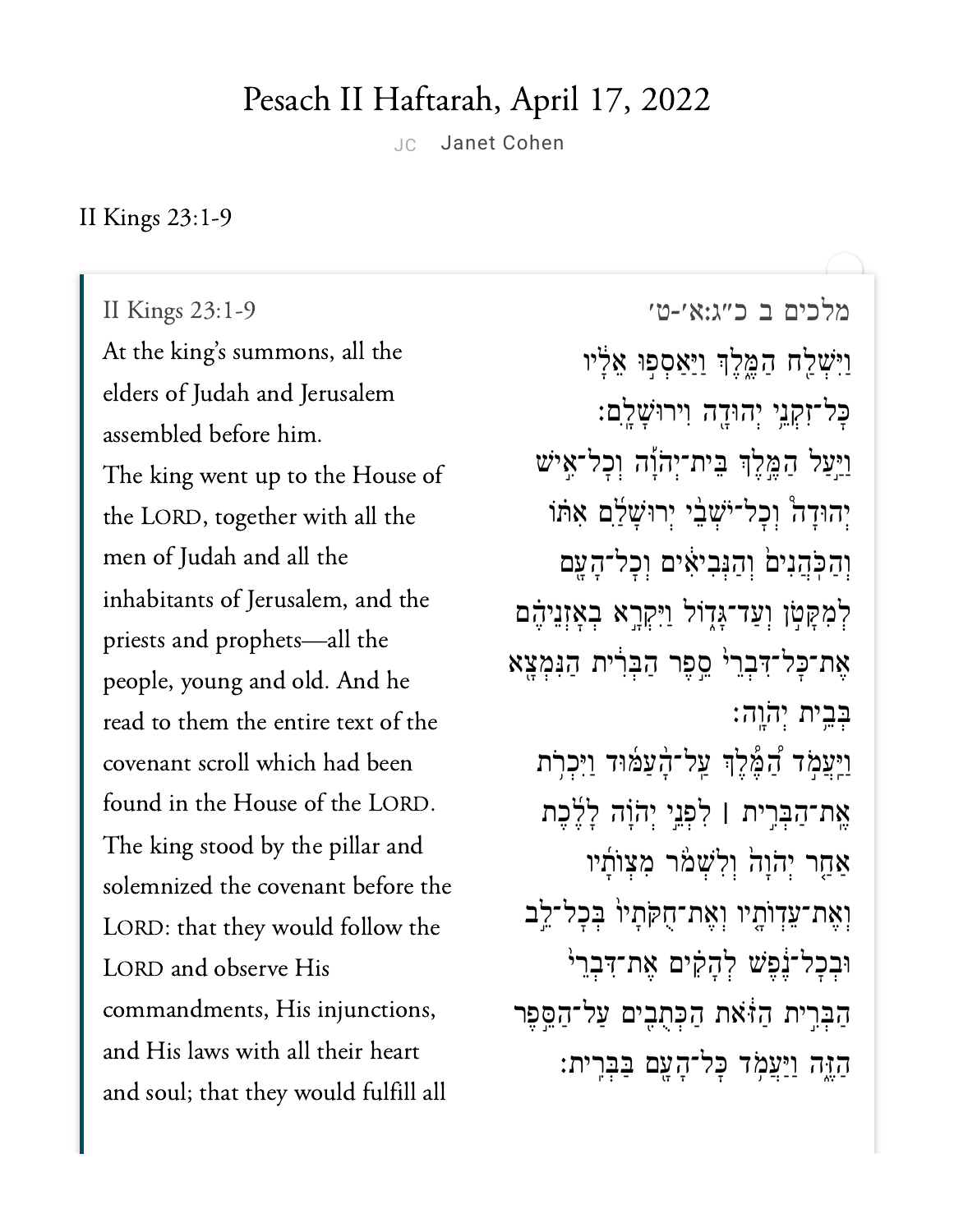the terms of this covenant as inscribed upon the scroll. And all the people entered into the Then the king ordered the high

Then the king ordered the high priest Hilkiah, the priests of the second rank, and the guards of the threshold to bring out of the  $\overline{T}$  1  $\overline{C}$  Lopp  $\overline{B}$  1  $\overline{C}$ made for Baal and Asherah and all the host of heaven. He burned them outside Jerusalem in the fields of Kidron, and he removed the ashes to Bethel.

He suppressed the idolatrous priests whom the kings of Judah had appointed to make offerings at the shrines in the towns of Judah and in the environs of Jerusalem, and those who made offerings to Baal, to the sun and moon and heaven.<br>heaven.  $\mathbf{H}$ 

He brought out the [image of] Asherah from the House of the LORD to the Kidron Valley outside

וַיִצַו הַמֶּלֵךְ אֶת־חִלְקִיּּהוּ הַכֹּהֶן ַהָּג֜דֹול ְוֶאת־ֹּכֲהֵ֣ני ַהִּמְׁשֶנ֮ה וְאֶת־שַׁמְרֵי הַסֵּף לְהוֹצִיא מֵהֵיכֵל יְהֹוֵֹה אֵת כַּל־הַכֵּלִים הֲעֲשׂוּיִם ַלַּבְּעַל וְלָאֲשֶׁרָה וּלְכְל צָבֵא הַשָּׁמֲיִם וַיִּשְׂרִפֶּם מִחָּוּץ לִירוּשָׁלַ<sup>יֹ</sup>ם ַבְּשָׁדָמִוֹת קִדְרֹוֹן וְנַשֵּׂא אֶת־עֲפָרֵם ֵּֽבית־ֵֽאל׃ וְהִשָּׁבִּית אֶת־הַכְּמָרִים אֲשֶׁר נֵתְנוּ ַמְלָכֵי יְהוּדַּ֫ה וַיִּקַטֱר בַּבַּמוֹת בִּעֲרֵי יְהוּדָּׂה וּמִסְבֵּי יִרְוּשָׁלֵם וְאֶת־הָמְקַטְּרֵים לַבַּעַל לַ<sup>ּ</sup>שֱמֵשׁ וְלַיֵּרֵ֗חָ֔ וְלִמְזַיְלֹוֹת וּלְכֹל צָבֵא ַהָּׁשָֽמִים׃ וַיֹּצֵא אֶת־הָאֲשֵׁרָה מִבִּ֫ית יְהֹוָה מִחָּוּץ לִירוּשָׁלַם אֱל־נַחַל קִדְרֹוֹן וַיִּשְׂרִׂף אֹתֵהּ בְּנַחַל קִדְרִוֹן וַיֵּדֶק לְעַפָר וַיַּּשָׁלֵךְ אֶת־עֲפָרָה עַל־קֶבֶר ְּבֵ֥ני ָהָֽעם׃ ַוַיִּתֹּץׂ אֶת־בָּחֱי הַקְּדֵשִׁ֫יִם אֲשֵׁר בְּבֵית יְהֹוֵה אֲשֶׁר הַנַּשִׁ֫ים אֹרְגִוֹת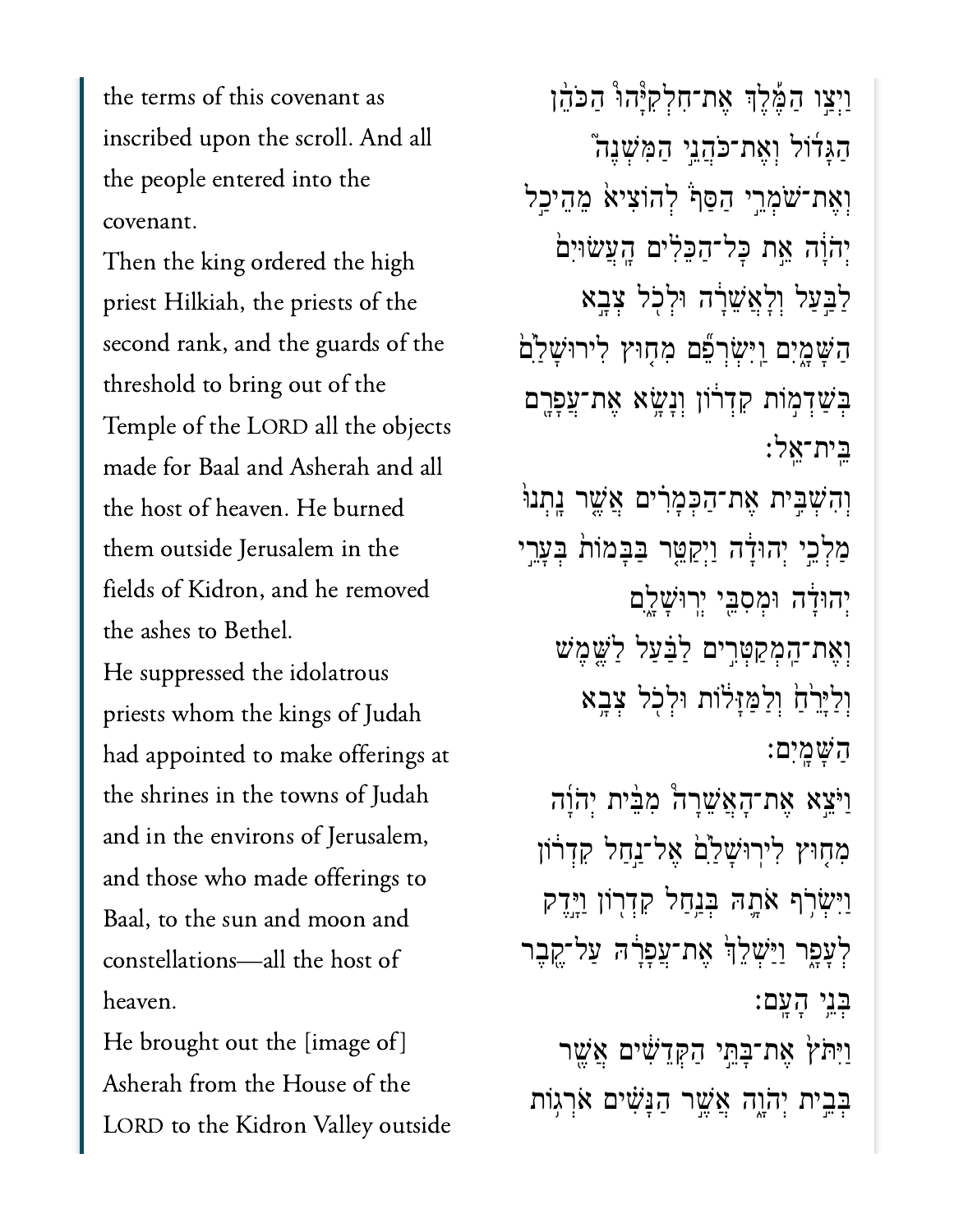Jerusalem, and burned it in the Kidron Valley; he beat it to dust and scattered its dust over the burial ground of the common  $\frac{1}{1}$ 

He tore down the cubicles of the  $n$  male prostitutes in the House of the LORD, at the place where the  $\begin{array}{c} \hline \text{A} & \text{B} \\ \text{A} & \text{C} \end{array}$ 

He brought all the priests from the towns of Judah [to Jerusalem] and defiled the shrines where the priests had been making offerings-from Geba to Beer-sheba. He also demolished the shrines of the gates, which were at the entrance of the gate of Joshua, the city prefectwhich were on a person's left [as he entered] the city gate. The priests of the shrines, however, did not ascend the altar of the LORD in Jerusalem, but they ate unleavened bread along with their kinsmen.

ָׁ֛שם ָּבִּ֖תים ָלֲאֵׁשָֽרה׃ ַוָּיֵ֤בא ֶאת־ׇּכל־ַהֹּֽכֲהִני֙ם ֵמָעֵ֣רי ְיהּוָ֔דה וַיְטַמֵּא אֶת־הַבְּמֹוֹת אֲשֱר קִטְּרִוּ־שָׁמָּהֹ הַכְּהֲנִים מִגֶּבַע ַעַד־בְּאֵר שֲבַע וְנָתַן אֶת־בָּמִוֹת ֿהַשָּׁעָרִים אֲשֶׁר־פֶּֿתַח שַׁעַר יְהוֹשָׂעַ ַׂשר־ָהִ֔עיר ֲאֶֽׁשר־ַעל־ְׂשֹ֥מאול ִ֖איׁש ְּבַׁ֥שַער ָהִֽעיר׃  $i$ וּ לְא יַעֲלוֹ כֹּהֲנֵי הַבְּמֹוֹת אֶל־מִזְבָּח יְהֹוֶה ּבִירִוּשָׁלֶם כֵּי ָאָם־אָכְלִוּ מַצְּוֹת בְּתְוֹךְ אֲחֵיהֱם: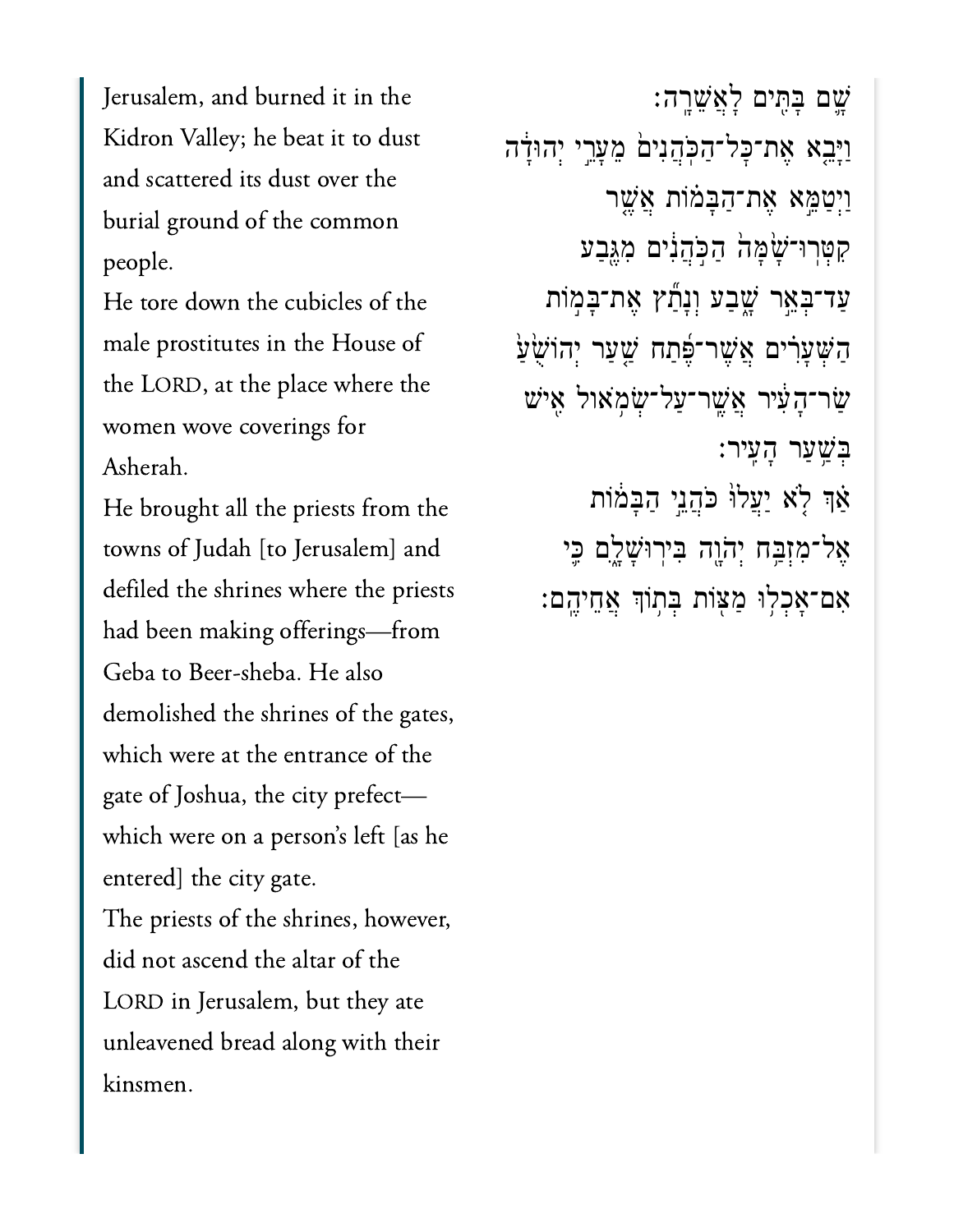II Kings 23:21-25

The king commanded all the people, "Offer the passover sacrifice to the LORD your God as prescribed in this scroll of the covenant."

 $\mathbf{b}$  between  $\mathbf{b}$  that manner in the manner in the manner in the manner in the manner in the manner in the manner in the manner in the manner in the manner in the manner in the manner in the manner in the manner i been offered in that manner in the days of the chieftains who ruled Israel, or during the days of the  $\overline{1}$   $\overline{1}$ Only in the eighteenth year of

 $\Omega$  Josiah was such a passover  $\Omega$ King Josiah was such a passover sacrifice offered in that manner to  $J_{\text{top}}$   $J_{\text{top}}$   $J_{\text{top}}$ Josiah also did away with the

ns,<br>the necromancers and the mediums,  $d \cdot 1$  things the total were to be the to be the to be the to be the to be the to be the to be the to be the to be the to be the to be the to be the to be the to be the to be the to be the to be the to be the to be the t detestable things that were to be seen in the land of Judah and Jerusalem. Thus he fulfilled the terms of the Teaching recorded in the scroll that the priest Hilkiah

מלכים <sup>ב</sup> [כ״ג:כ״א-כ״ה](https://www.sefaria.org/II%20Kings%2023:21-25) 23:21-25 Kings II ַוְיָצֵו הַמֶּ֫לֶךְׂ אֶת־כָּל־הָעֲם לֵאֹמֹר ַעֲשׂוּ פֵסַח לַיהֹוֶה אֱלֹהֶיכֵם כַּכָּתוּב ַּעֲל סֱפֶר הַבְּרֵית הַזֶּה: ּכֵּי לָׂא וַעֲשָׂה כַּפֵּסַח הַזֶּה מִימֵ<sup>וֹ</sup> ַהַשְׁפְטִּים אֲשֵׁר שָׁפְטִוּ אֶת־יְשָׂרָאֱל וְכֹ*ּׁל יְמֵי מַלְ*כֵי יִשְׂרָאֵל וּמַלְכֵי ְיהּוָֽדה׃ ּבִּ֫י אִם־בִּשְׁמֹגֵה עֵשְׂרֵה שָׁנָה לַמֵּלֵך יֹא<sup>ָ</sup>שָׁיֶהוּ נַעֲשֶׁה הַפֵּסַח הַזֶּה לַיהֹוָה ִּבירּוָׁשָֽ͏ִלם׃ ְוְגֵם אֶת־הָאֹבְוֹת וְאֶת־הַיִּדְּעֹנִים וְאֶת־הַתְּרָפִ<sup>ּי</sup>ם וְאֶת־הַגִּלְלִים וְאֵת ּכַל־הַשִּׁקִצִּ֫יִם אֲשֶׁר נִרְאוּ בְּאֱרֶץ יְהוּדַה וּבִירִוּ<sup>ּ</sup>שַׁלֵּם בְּעֵר יִא*ֹ*שָיַהוּ ַלְמַ֫עַן הָקִים אֶת־דִּבְרֵי הַתּוֹרָה ַהְכִּתְבֵים עֲל־הַפֶּ֫פֶר אֲשֶׁר מַצֵּא ִחְלִקָּ֥יהּו ַהֹּכֵ֖הן ֵּ֥בית ְי ֹה ָֽוֹהָֽוה׃ וְכַמֶּ֫הוּ יִלְא־הִיּה לְפַנִיו מֵקַ<sup>ּ</sup>דִּ ֿאֲשֶׁר־שָׁב אֱל־יְהֹוַה בְּכָל־לְבָבְוֹ